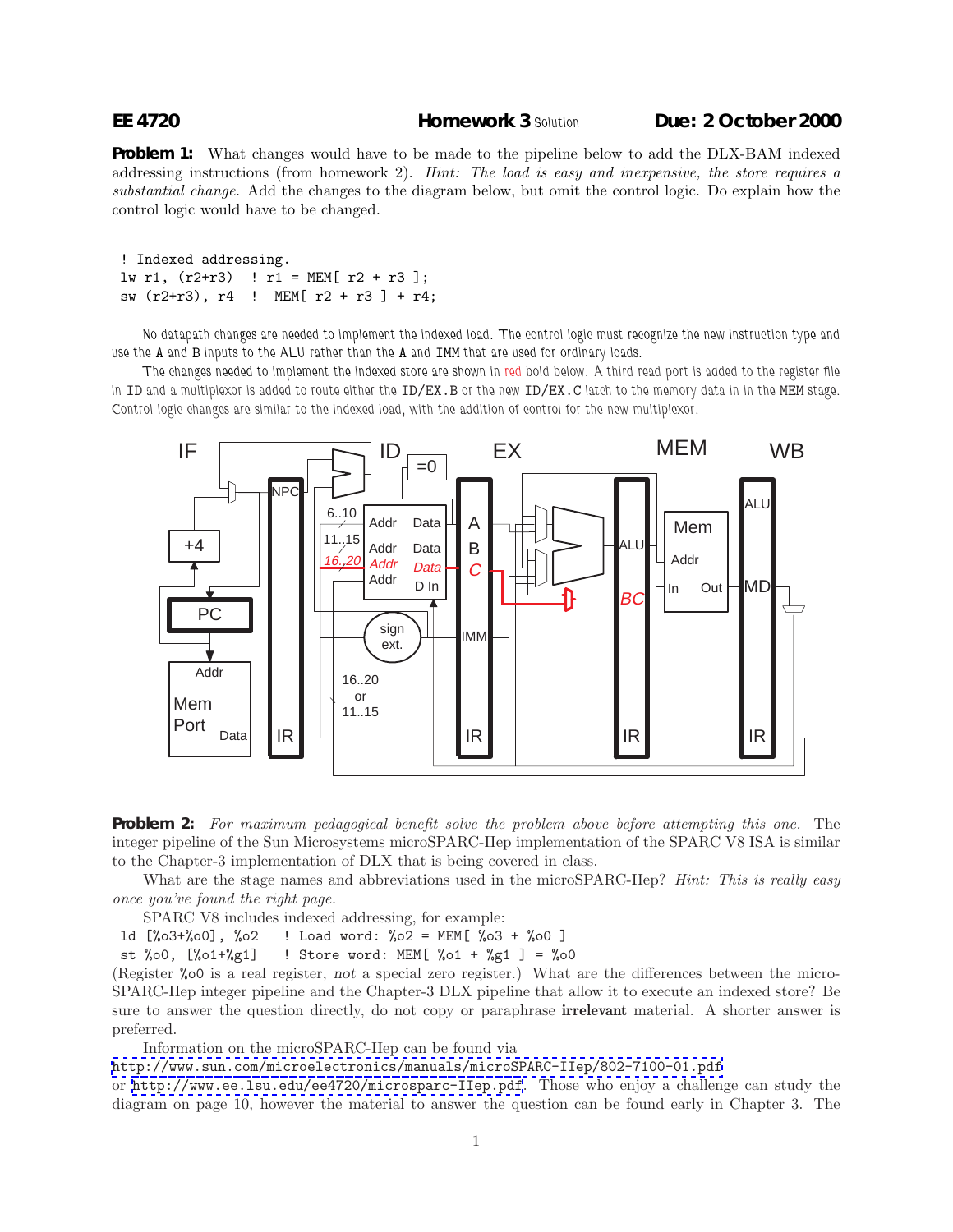manual uses many terms which have not yet been covered in class, the question can still be answered once the right page is found. The manual is 256 pages so don't print the whole thing.

*The register file has a third read port, used for store data. The store data is read in the* E *stage, rather than in* D*, as it would in the DLX implementation.*

**Problem 3:** The following pipeline execution diagram shows the execution of a program on the DLX implementation shown below. The implementation uses forwarding (bypassing) to avoid some data hazards and stalls to avoid others; connections needed to implement the jalr instruction are not shown. A value can be read from the register file in the same cycle it is written. Instructions are squashed (nulled) in this problem by replacing them with or  $r0, r0, r0$ . All instructions stall in the ID stage.

Add the datapath connections needed so the jalr executes as shown.

*Instruction addresses are shown below, to the left of the instructions.*

|      | ! Initially, $r1=0x100$ , $r2=0x200$ , $r3=0x300$ , $r4 = 0x68$ |    |                        |                              |     |  |                              |  |             |  |  |
|------|-----------------------------------------------------------------|----|------------------------|------------------------------|-----|--|------------------------------|--|-------------|--|--|
|      | ! The lw will read Oxaaa0.                                      |    |                        |                              |     |  |                              |  |             |  |  |
|      | ! Cycle                                                         |    | 0 1 2 3 4 5 6 7 8 9 10 |                              |     |  |                              |  |             |  |  |
|      | 0x40 sub r0, r0, r0                                             | WB |                        |                              |     |  |                              |  |             |  |  |
|      | $0x44$ sub r0, r0, r0 ME WB                                     |    |                        |                              |     |  |                              |  |             |  |  |
|      | $0x48$ sub $r0, r0, r0$ EXMEWB                                  |    |                        |                              |     |  |                              |  |             |  |  |
|      | 0x4c sub r0, r0, r0 ID EX ME WB                                 |    |                        |                              |     |  |                              |  |             |  |  |
|      | $STATE:$ ! START = $0x50$                                       |    |                        |                              |     |  |                              |  |             |  |  |
|      | $0x50$ add $r2$ , $r2$ , $r3$ IF ID EX ME WB                    |    |                        |                              |     |  |                              |  |             |  |  |
|      | $0x54$ lw $r2,4(r2)$                                            |    | IF ID EX ME WB         |                              |     |  |                              |  |             |  |  |
|      | $0x58$ sw $8(r2)$ , r1                                          |    |                        | IF ID $\rightarrow$ EX WE WB |     |  |                              |  |             |  |  |
| 0x5c | jalr r4                                                         |    |                        |                              |     |  | IF $\rightarrow$ ID EX ME WB |  |             |  |  |
| 0x60 | xor r4, r1, r2                                                  |    |                        |                              | IFx |  |                              |  |             |  |  |
|      | 0x64 subi r2, r1, #0x10                                         |    |                        |                              |     |  |                              |  |             |  |  |
|      | $0x68$ andi r2, r2, #0x20                                       |    |                        |                              |     |  | IF ID EX ME WB               |  |             |  |  |
|      | 0x6c slti r3, r3, #0x30                                         |    |                        |                              |     |  |                              |  | IF ID EX ME |  |  |

*Changes for* jalr *are show below in red bold. For the* jalr *instruction the ALU will pass through the top input unchanged. As an alternative,* EX/MEM.NPC *and* MEM/WB.NPC *registers could be included, with the output of* MEM/WB.NPC *going into the same multiplexor as* MEM/WB.ALU *and* MEM/WB.MD*. This would require two more registers, but those* NPC *registers might be needed for exception processing.*



The table on the next page shows the contents of pipeline registers and changes to architecturally visible registers r1-r31 over time. The first two columns are completed; fill in the rest of the table. Use a "?" for the value of the "immediate field" of a type R instruction and for the output of the memory when no memory read is performed. Show pipeline register values even if they're not used. The row labeled "Reg.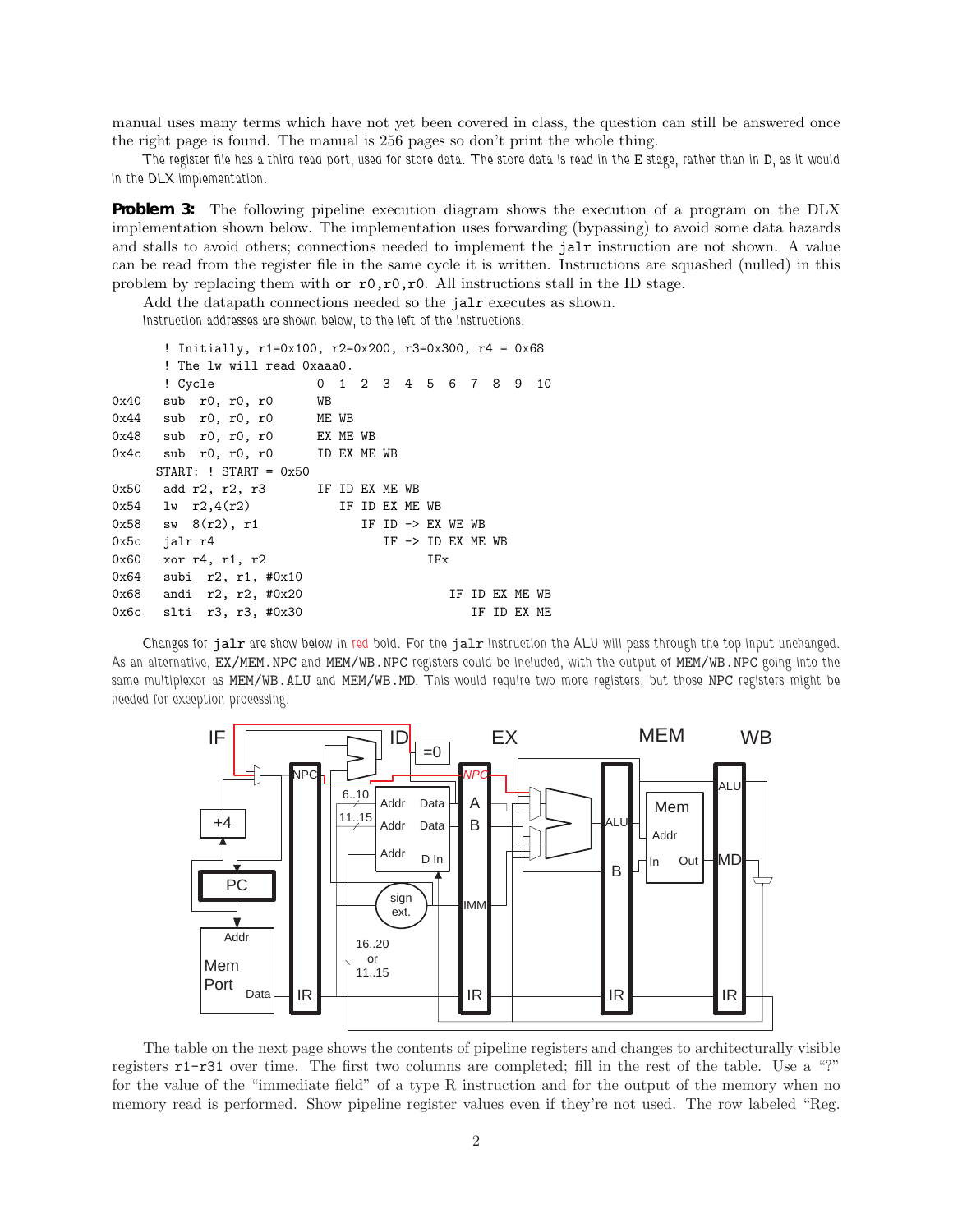Chng." shows a new register value that is available at the beginning of the cycle. If r0 is written leave the entry blank.

*Hint: For hints and confirmation see Spring 1999 HW 3, Fall 1999 HW 2, and Spring 2000 HW 2, linked to* <http://www.ee.lsu.edu/ee4720/prev.html>*, for similar problems. It's important that the problem is solved by inspection of the diagram,* **not** *by inferring mindless, unworthy-of-an-engineer rules from past solutions. Mindless rules are hard to remember and are useless in new situations.*

*Completed table appears below. The numbers in the table are in hexadecimal. An "x" after an instruction name indicates it has been squashed.*

| Cycle      | $\overline{0}$     | $\mathbf 1$       | $\overline{2}$     | $\boldsymbol{3}$  | 4                   | 5                   | 6                 | $\overline{7}$     | 8                   | 9                  |
|------------|--------------------|-------------------|--------------------|-------------------|---------------------|---------------------|-------------------|--------------------|---------------------|--------------------|
| PC         | 50                 | 54                | 58                 | 56                | 56                  | 60                  | 68                | 66                 |                     |                    |
| IF/ID. IR  | sub                | add               | IW                 | SW                | SW                  | jalr                | 10X               | andi               | slti                |                    |
| Reg. Chng. | $r0 \leftarrow 0$  | $r0 \leftarrow 0$ | $r0 \leftarrow 0$  | $r0 \leftarrow 0$ | $r2 \leftarrow 500$ | $r2 \leftarrow 220$ | $r0 \leftarrow 0$ | $r0 \leftarrow 0$  | $r31 \leftarrow 60$ | $r0 \leftarrow 0$  |
| ID/EX.IR   | sub                | sub               | add                | IW                | <b>SWX</b>          | SW                  | jalr              | <b>XOTX</b>        | andi                | slti               |
| ID/EX.A    | $\theta$           | $\overline{0}$    | 200                | 200               | 200                 | 500                 | 68                | $\mathbf 0$        | aaao                | 300                |
| ID/EX.B    | $\theta$           | $\mathbf 0$       | 300                | 200               | 100                 | 100                 | $\ddot{?}$        | $\mathbf 0$        | aaao                | 300                |
| ID/EX.IMM  | ?                  | $\ddot{?}$        | $\tilde{?}$        | $\overline{4}$    | 8                   | 8                   | ?                 | $\ddot{?}$         | 20                  | 30                 |
| EX/MEM.IR  | sub                | sub               | sub                | add               | IW                  | <b>SWX</b>          | SW                | jalr               | <b>XOLX</b>         | andi               |
| EX/MEM.ALU | $\Omega$           | $\mathbf 0$       | $\theta$           | 500               | 504                 | 300                 | aaa8              | 60                 | $\theta$            | 20                 |
| EX/MEM.B   | $\overline{0}$     | $\mathbf{0}$      | $\mathbf 0$        | 300               | 200                 | 100                 | 100               | $\ddot{?}$         | $\mathbf 0$         | aaao               |
| MEM/WB.IR  | sub                | sub               | sub                | sub               | add                 | <b>IW</b>           | <b>SWX</b>        | SW                 | jalr                | XOIX               |
| MEM/WB.ALU | $\theta$           | $\overline{0}$    | $\overline{0}$     | $\mathbf 0$       | 500                 | 504                 | 300               | aaa8               | 60                  | $\mathbf 0$        |
| MEM/WB.MD  | $\overline{\cdot}$ | $\ddot{?}$        | $\overline{\cdot}$ | $\ddot{?}$        | $\ddot{.}$          | aaa0                | ?                 | $\overline{\cdot}$ | $\ddot{?}$          | $\overline{\cdot}$ |